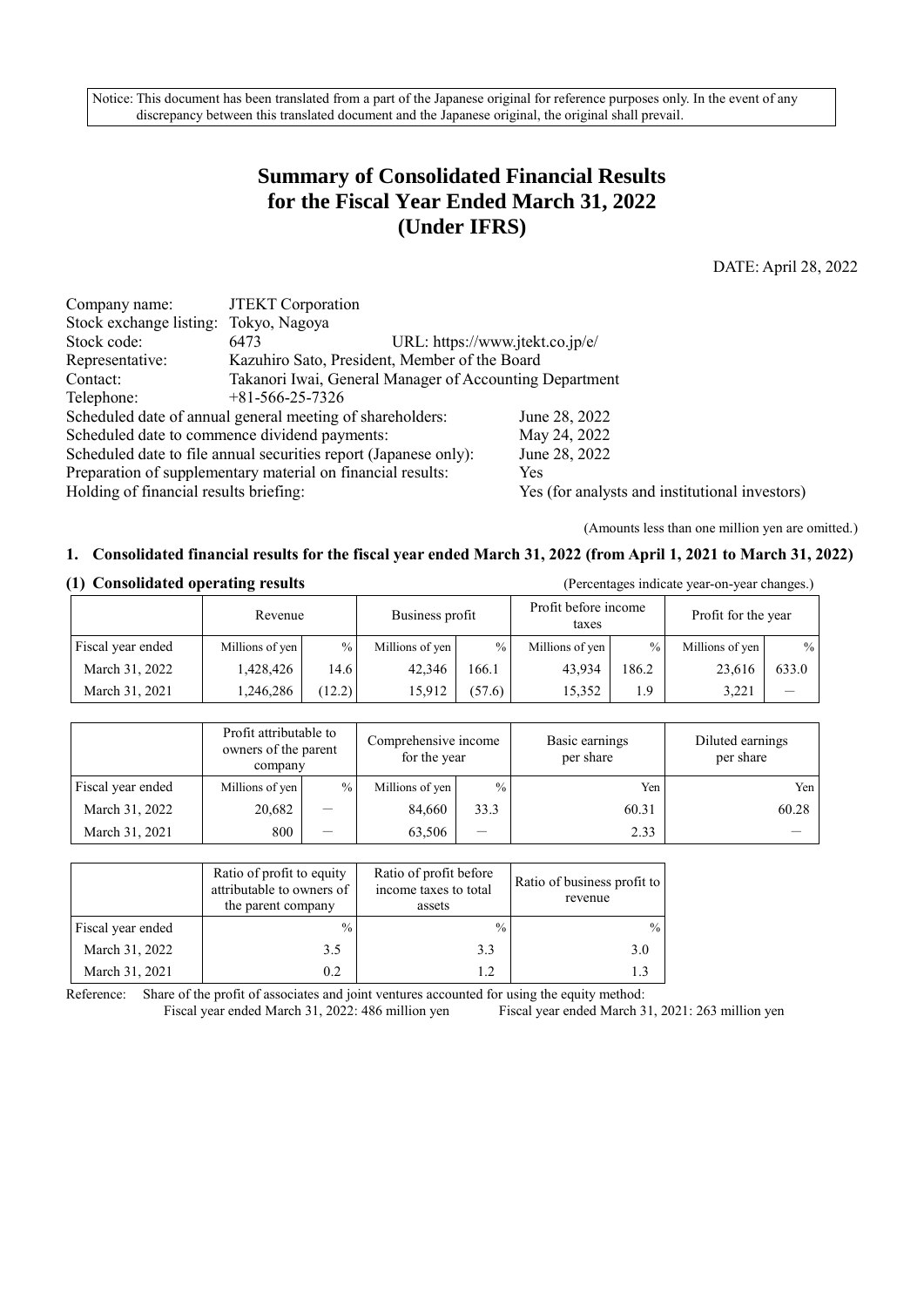### **(2) Consolidated financial position**

|                | Total assets    | Total equity    | Equity attributable<br>to owners of the<br>parent company | Ratio of equity<br>attributable to<br>owners of the<br>parent company to<br>total assets | Equity attributable<br>to owners of the<br>parent company per<br>share |
|----------------|-----------------|-----------------|-----------------------------------------------------------|------------------------------------------------------------------------------------------|------------------------------------------------------------------------|
| As of          | Millions of yen | Millions of yen | Millions of yen                                           | $\frac{0}{0}$                                                                            | Yen                                                                    |
| March 31, 2022 | 1,386,463       | 660,415         | 624,012                                                   | 45.0                                                                                     | 1,819.47                                                               |
| March 31, 2021 | 1,291,300       | 585,088         | 550,908                                                   | 42.7                                                                                     | 1,606.30                                                               |

### **(3) Consolidated cash flows**

|                   | Net cash provided by<br>(used in) operating<br>activities | Net cash provided by<br>(used in) investing<br>activities | Net cash provided by<br>(used in) financing<br>activities | Cash and cash<br>equivalents at end of year |
|-------------------|-----------------------------------------------------------|-----------------------------------------------------------|-----------------------------------------------------------|---------------------------------------------|
| Fiscal year ended | Millions of yen                                           | Millions of yen                                           | Millions of yen                                           | Millions of yen                             |
| March 31, 2022    | 67,039                                                    | (25,265)                                                  | (43,531)                                                  | 124,254                                     |
| March 31, 2021    | 91,757                                                    | (52,515)                                                  | (57, 957)                                                 | 118,645                                     |

### **2. Cash dividends**

|                                                    |                      | Annual dividends per share |                      |                    |       |                                         |                                | Ratio of                                                                           |
|----------------------------------------------------|----------------------|----------------------------|----------------------|--------------------|-------|-----------------------------------------|--------------------------------|------------------------------------------------------------------------------------|
|                                                    | First<br>quarter-end | Second<br>quarter-end      | Third<br>quarter-end | Fiscal<br>year-end | Total | Total amount<br>of dividends<br>(Total) | Payout ratio<br>(Consolidated) | dividends to<br>equity<br>attributable to<br>owners of<br>parent<br>(Consolidated) |
|                                                    | Yen                  | Yen                        | Yen                  | Yen                | Yen   | Millions of yen                         | $\frac{0}{0}$                  | $\frac{0}{0}$                                                                      |
| Fiscal year ended<br>March 31, 2021                |                      | 8.00                       |                      | 8.00               | 16.00 | 5,488                                   | 685.2                          | 1.0                                                                                |
| Fiscal year ended<br>March 31, 2022                |                      | 8.00                       |                      | 10.00              | 18.00 | 6,174                                   | 29.8                           | 1.1                                                                                |
| Fiscal year ending<br>March 31, 2023<br>(Forecast) |                      | 11.00                      |                      | 11.00              | 22.00 |                                         |                                |                                                                                    |

#### **3. Forecast of consolidated financial results for the year ending March 31, 2023 (from April 1, 2022 to March 31, 2023)** (Percentages indicate year-on-year changes.)

|           | Revenue            |               | Business profit    |               | Profit before income<br>taxes |             | Profit attributable to<br>owners of the parent<br>company |               | Basic earnings<br>per share |
|-----------|--------------------|---------------|--------------------|---------------|-------------------------------|-------------|-----------------------------------------------------------|---------------|-----------------------------|
|           | Millions of<br>yen | $\frac{0}{0}$ | Millions of<br>yen | $\frac{0}{0}$ | Millions of<br>yen.           | $^{0}/_{0}$ | Millions of<br>yen.                                       | $\frac{0}{0}$ | Yen                         |
| Full year | .600.000           | 12.01         | 60,000             | 41.7          | 48,500                        | 10.4        | 25,000                                                    | 20.9          | 72.89                       |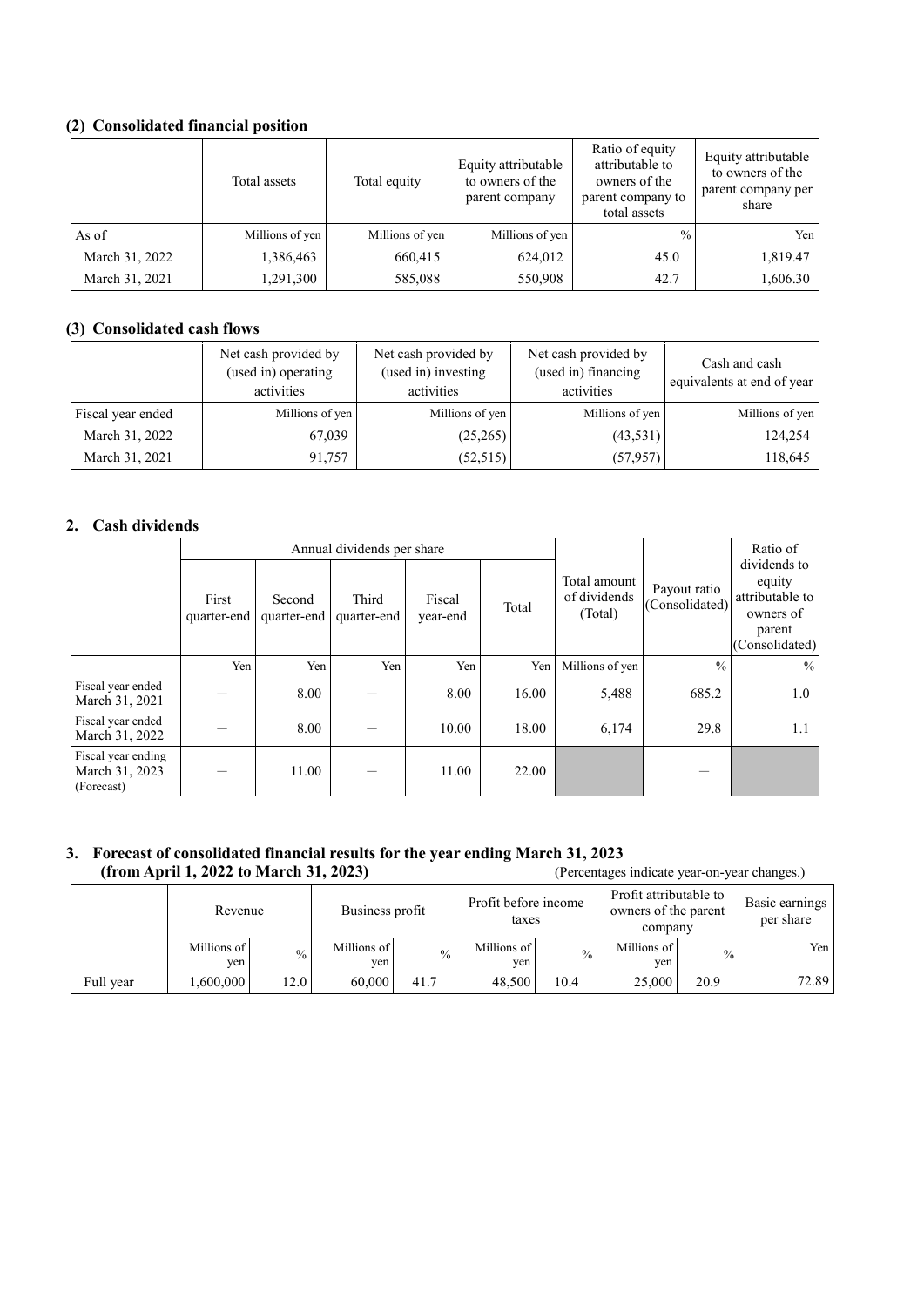#### **\* Notes**

(1) Changes in significant subsidiaries during the period

(changes in specified subsidiaries resulting in the change in scope of consolidation): Yes Excluded: 1 company (Company name: JTEKT AUTOMOTIVE TEXAS, LP.)

- (2) Changes in accounting policies and changes in accounting estimates
	- (i) Changes in accounting policies required by IFRS: None
	- (ii) Changes in accounting policies due to other reasons: None
	- (iii) Changes in accounting estimates: None
- (3) Number of issued shares (ordinary shares)
	- (i) Total number of issued shares at the end of the period (including treasury shares)

| As of March 31, 2022 | 343,286,307 shares |
|----------------------|--------------------|
| As of March 31, 2021 | 343,286,307 shares |

(ii) Number of treasury shares at the end of the period

| As of March 31, 2022 | 321,786 shares |
|----------------------|----------------|
| As of March 31, 2021 | 319.571 shares |

(iii) Average number of shares outstanding during the period

| Fiscal year ended March 31, 2022 | 342,965,632 shares |
|----------------------------------|--------------------|
| Fiscal year ended March 31, 2021 | 342,968,125 shares |

- \* Financial results reports are exempt from audit conducted by certified public accountants or an audit corporation.
- \* Proper use of earnings forecasts, and other special matters

The forecasts included in this documents are based on the information that the Company has obtained at the time of disclosure.

Actual results may differ significantly from the forecast due to a various factors in the future.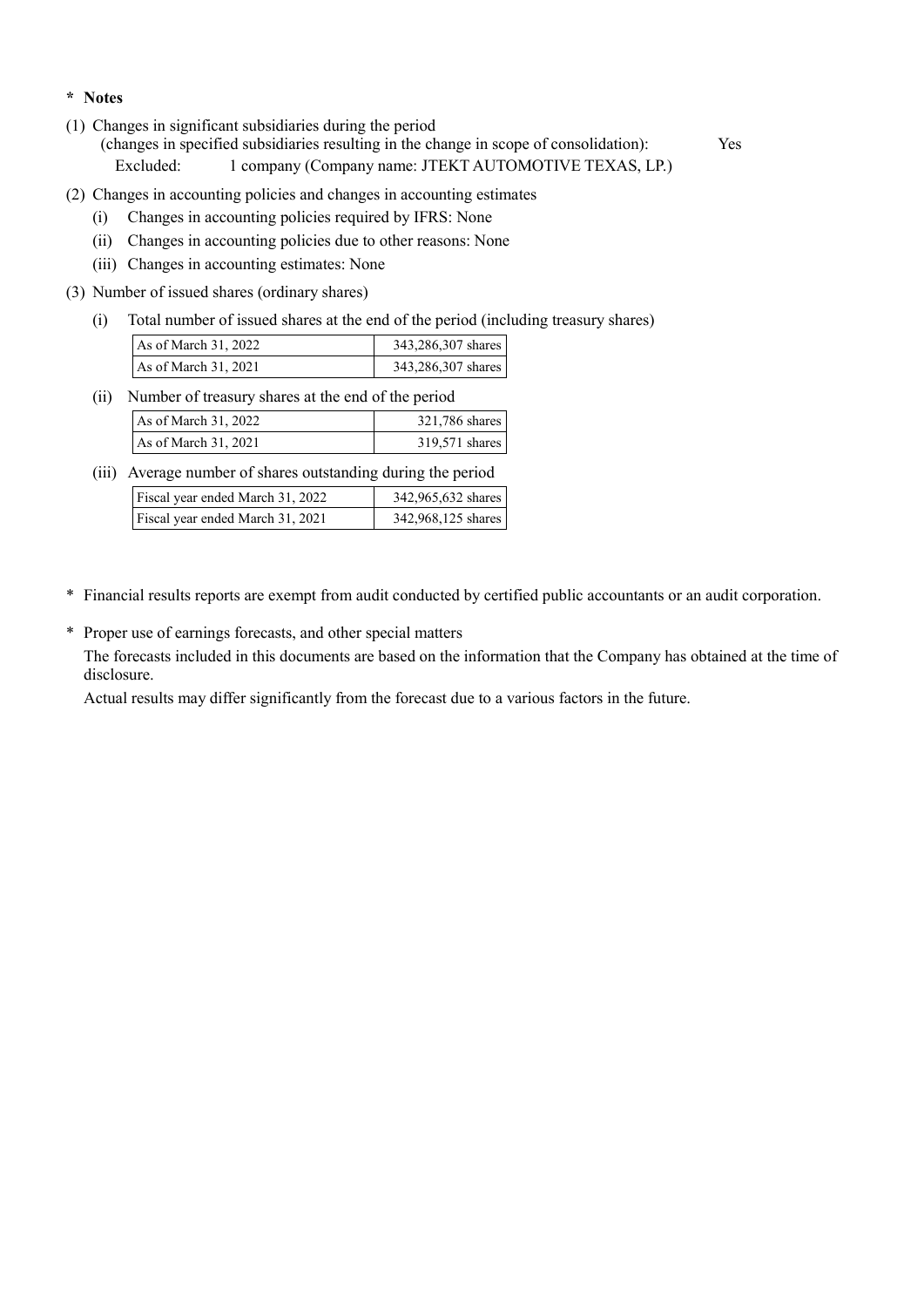Consolidated financial statements

### (1) Consolidated Statement of Financial Position

|                                               |                      | (Millions of yen)    |
|-----------------------------------------------|----------------------|----------------------|
|                                               | As of March 31, 2021 | As of March 31, 2022 |
| Assets                                        |                      |                      |
| Current assets                                |                      |                      |
| Cash and cash equivalents                     | 118,645              | 124,254              |
| Trade and other receivables                   | 290,568              | 319,084              |
| Inventories                                   | 182,872              | 229,074              |
| Other financial assets                        | 3,394                | 5,099                |
| Income tax receivable                         | 1,952                | 943                  |
| Other current assets                          | 3,205                | 4,522                |
| Sub total                                     | 600,639              | 682,979              |
| Assets held for sale                          |                      | 2,518                |
| Total current assets                          | 600,639              | 685,497              |
| Non-current assets                            |                      |                      |
| Property, plant and equipment                 | 463,344              | 460,012              |
| Goodwill and Intangible assets                | 31,656               | 34,590               |
| Other financial assets                        | 144,226              | 139,771              |
| Investments accounted for using equity method | 11,786               | 13,091               |
| Deferred tax assets                           | 14,225               | 17,414               |
| Other non-current assets                      | 25,421               | 36,085               |
| Total non-current assets                      | 690,660              | 700,965              |
| Total assets                                  | 1,291,300            | 1,386,463            |
|                                               |                      |                      |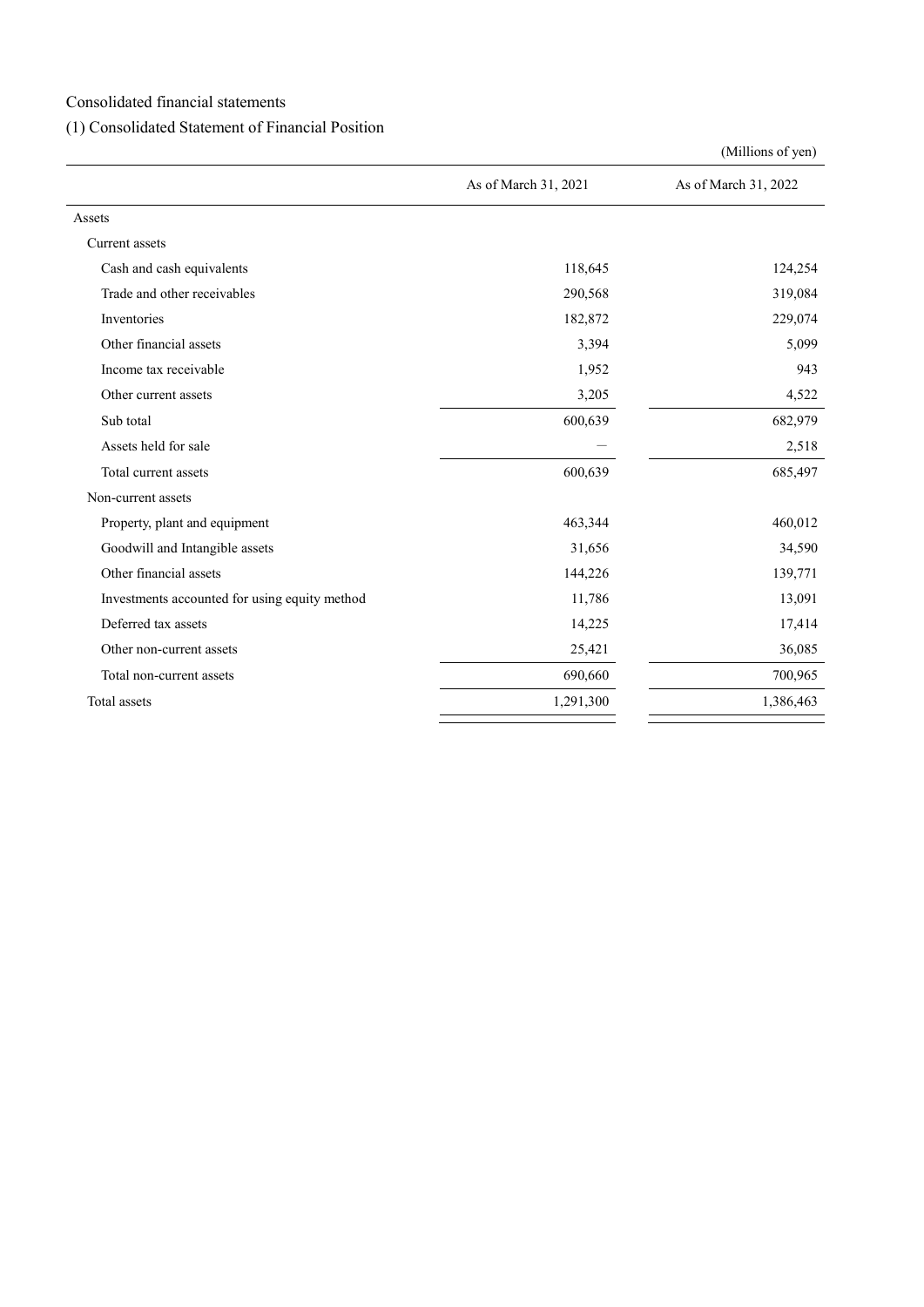|                                                              |                      | (Millions of yen)    |
|--------------------------------------------------------------|----------------------|----------------------|
|                                                              | As of March 31, 2021 | As of March 31, 2022 |
| Liabilities and equity                                       |                      |                      |
| Liabilities                                                  |                      |                      |
| Current liabilities                                          |                      |                      |
| Trade and other payables                                     | 286,634              | 317,672              |
| Bonds and borrowings                                         | 62,971               | 85,749               |
| Other financial liabilities                                  | 2,857                | 3,128                |
| Income taxes payable                                         | 5,558                | 13,375               |
| Provisions                                                   | 5,529                | 6,547                |
| Other current liabilities                                    | 4,894                | 6,258                |
| Sub total                                                    | 368,446              | 432,732              |
| Liabilities directly associated with assets held for<br>sale |                      | 2,047                |
| Total current liabilities                                    | 368,446              | 434,779              |
| Non-current liabilities                                      |                      |                      |
| Bonds and borrowings                                         | 223,248              | 176,012              |
| Other financial liabilities                                  | 6,695                | 7,657                |
| Retirement benefit liabilities                               | 79,203               | 75,110               |
| Provisions                                                   | 224                  | 228                  |
| Deferred tax liabilities                                     | 19,976               | 24,432               |
| Other non-current liabilities                                | 8,417                | 7,827                |
| Total non-current liabilities                                | 337,765              | 291,268              |
| <b>Total liabilities</b>                                     | 706,212              | 726,048              |
| Equity                                                       |                      |                      |
| Capital stock                                                | 45,591               | 45,591               |
| Capital surplus                                              | 107,397              | 107,638              |
| Treasury stock                                               | (428)                | (430)                |
| Other components of equity                                   | (5,934)              | 27,253               |
| Retained earnings                                            | 404,281              | 443,960              |
| Equity attributable to owners of the parent company          | 550,908              | 624,012              |
| Non-controlling interests                                    | 34,179               | 36,402               |
| Total equity                                                 | 585,088              | 660,415              |
| Total liabilities and equity                                 | 1,291,300            | 1,386,463            |
|                                                              |                      |                      |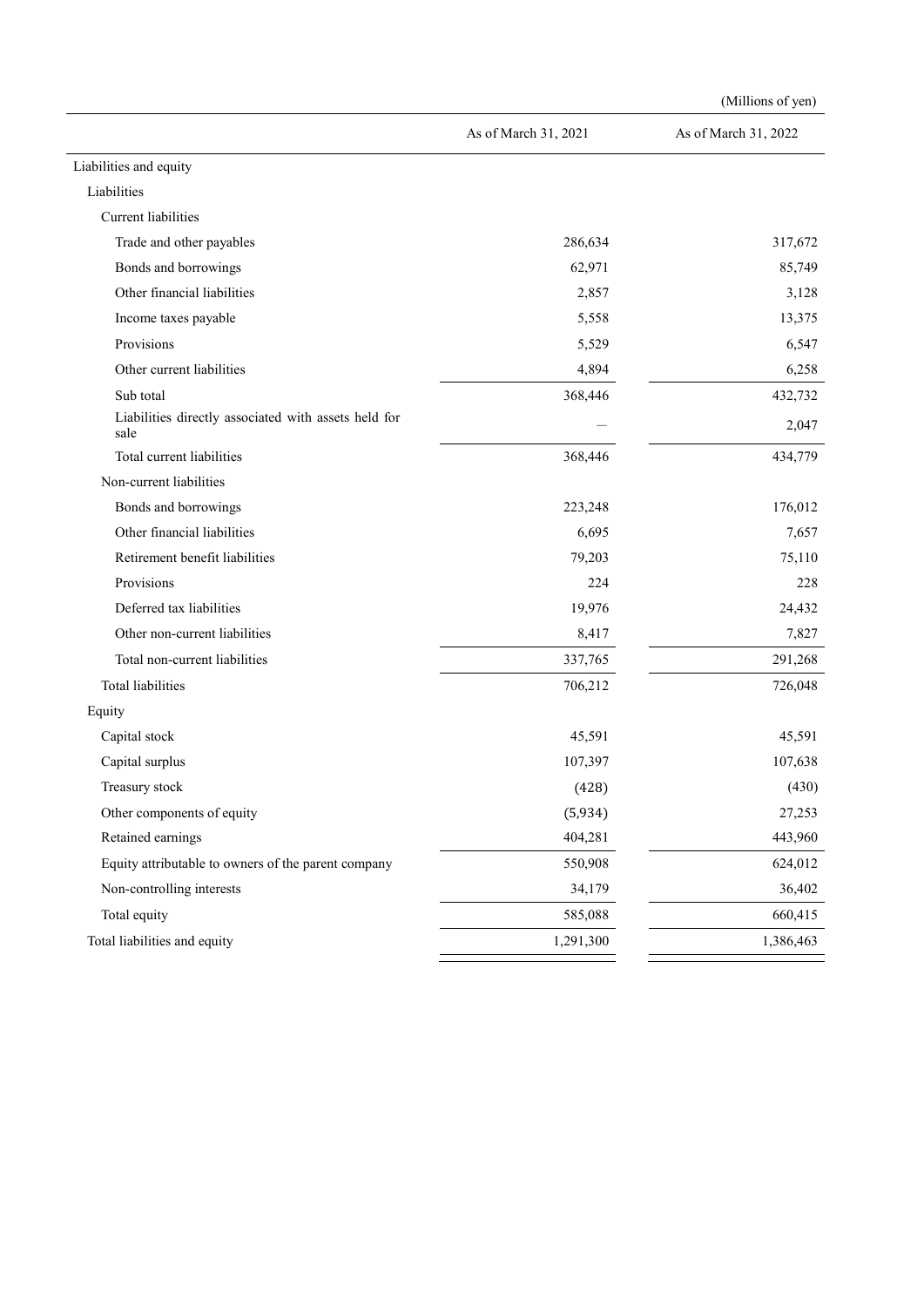# (2) Consolidated statement of income and consolidated statement of comprehensive income

Consolidated Statement of Profit or Loss

|                                                                                               |                                     | (Millions of yen)                   |
|-----------------------------------------------------------------------------------------------|-------------------------------------|-------------------------------------|
|                                                                                               | Fiscal year ended<br>March 31, 2021 | Fiscal year ended<br>March 31, 2022 |
| Revenue                                                                                       | 1,246,286                           | 1,428,426                           |
| Cost of revenue                                                                               | (1,074,581)                         | (1,218,547)                         |
| Gross profit                                                                                  | 171,705                             | 209,878                             |
| Selling, general and administrative expenses                                                  | (155,792)                           | (167, 532)                          |
| Business profit                                                                               | 15,912                              | 42,346                              |
| Other income                                                                                  | 11,815                              | 8,939                               |
| Other costs                                                                                   | (14,807)                            | (14, 885)                           |
| Operating profit                                                                              | 12,920                              | 36,401                              |
| Finance income                                                                                | 5,997                               | 10,466                              |
| Finance costs                                                                                 | (3,828)                             | (3, 419)                            |
| Share of the profit of associates and joint ventures<br>accounted for using the equity method | 263                                 | 486                                 |
| Profit before income taxes                                                                    | 15,352                              | 43,934                              |
| Income tax expense                                                                            | (12, 130)                           | (20,317)                            |
| Profit for the year                                                                           | 3,221                               | 23,616                              |
| Attributable to                                                                               |                                     |                                     |
| Owners of the parent company                                                                  | 800                                 | 20,682                              |
| Non-controlling interests                                                                     | 2,421                               | 2,933                               |
| Earnings per share                                                                            |                                     |                                     |
| Basic (Yen)                                                                                   | 2.33                                | 60.31                               |
| Diluted (Yen)                                                                                 |                                     | 60.28                               |
|                                                                                               |                                     |                                     |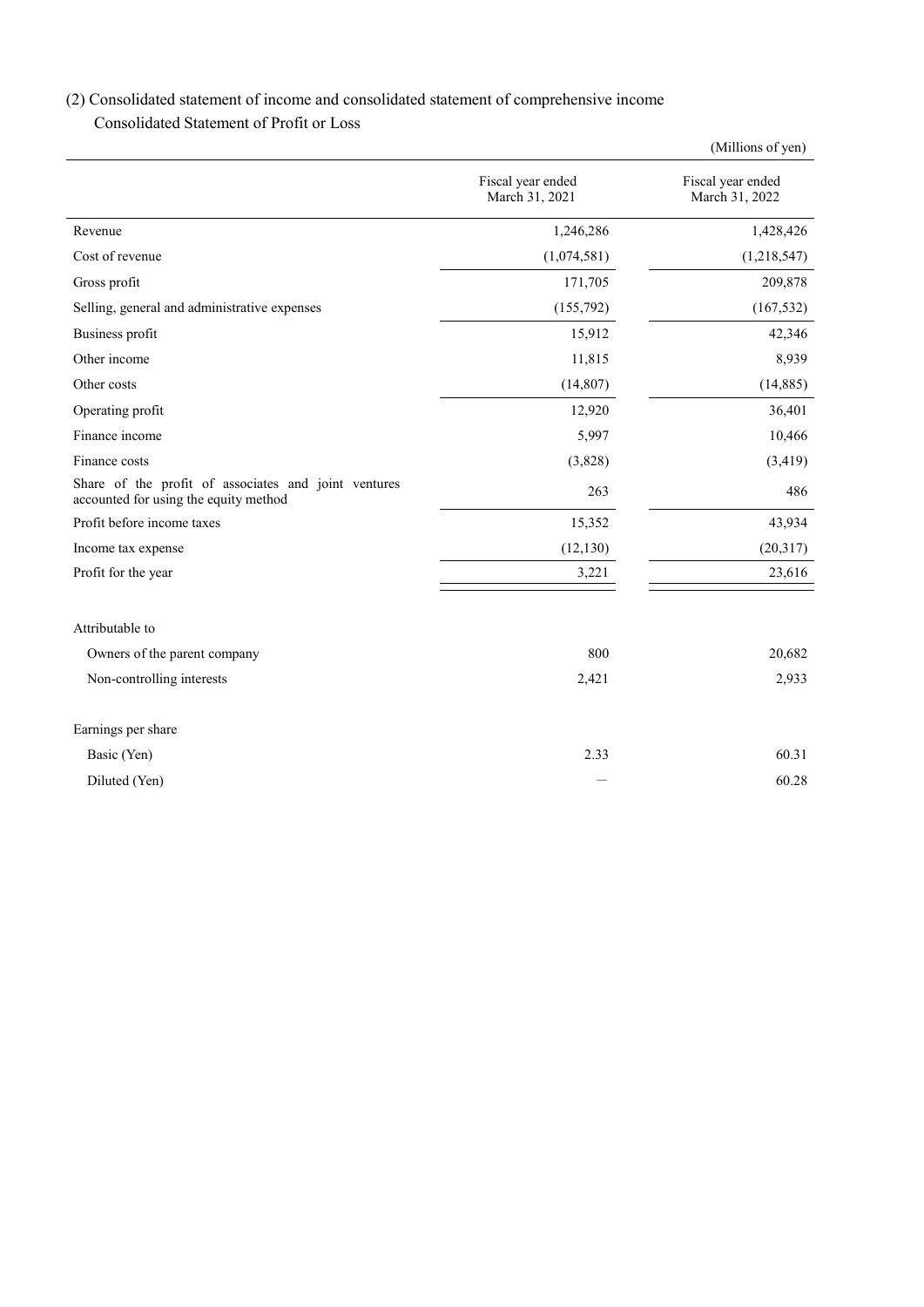### Consolidated Statement of Comprehensive Income

(Millions of yen)

|                                                                                         | Fiscal year ended<br>March 31, 2021 | Fiscal year ended<br>March 31, 2022 |
|-----------------------------------------------------------------------------------------|-------------------------------------|-------------------------------------|
| Profit for the year                                                                     | 3,221                               | 23,616                              |
| Other comprehensive income                                                              |                                     |                                     |
| Items that will not be reclassified subsequently to profit<br>or loss                   |                                     |                                     |
| Net fair value gain (loss) on equity instruments<br>designated as FVTOCI                | 32,738                              | 15,092                              |
| Remeasurements of defined benefit pension plans                                         | 8,436                               | 9,517                               |
| Share of other comprehensive income of investments<br>accounted for using equity method | 76                                  | (12)                                |
| Total                                                                                   | 41,250                              | 24,596                              |
| Items that may be reclassified subsequently to profit or<br>loss                        |                                     |                                     |
| Exchange differences on translation of foreign<br>operations                            | 18,889                              | 35,423                              |
| Share of other comprehensive income of investments<br>accounted for using equity method | 144                                 | 1,023                               |
| Total                                                                                   | 19,034                              | 36,446                              |
| Total other comprehensive income                                                        | 60,284                              | 61,043                              |
| Comprehensive income for the year                                                       | 63,506                              | 84,660                              |
|                                                                                         |                                     |                                     |
| Attributable to                                                                         |                                     |                                     |
| Owners of the parent company                                                            | 59,371                              | 78,470                              |
| Non-controlling interests                                                               | 4,134                               | 6,189                               |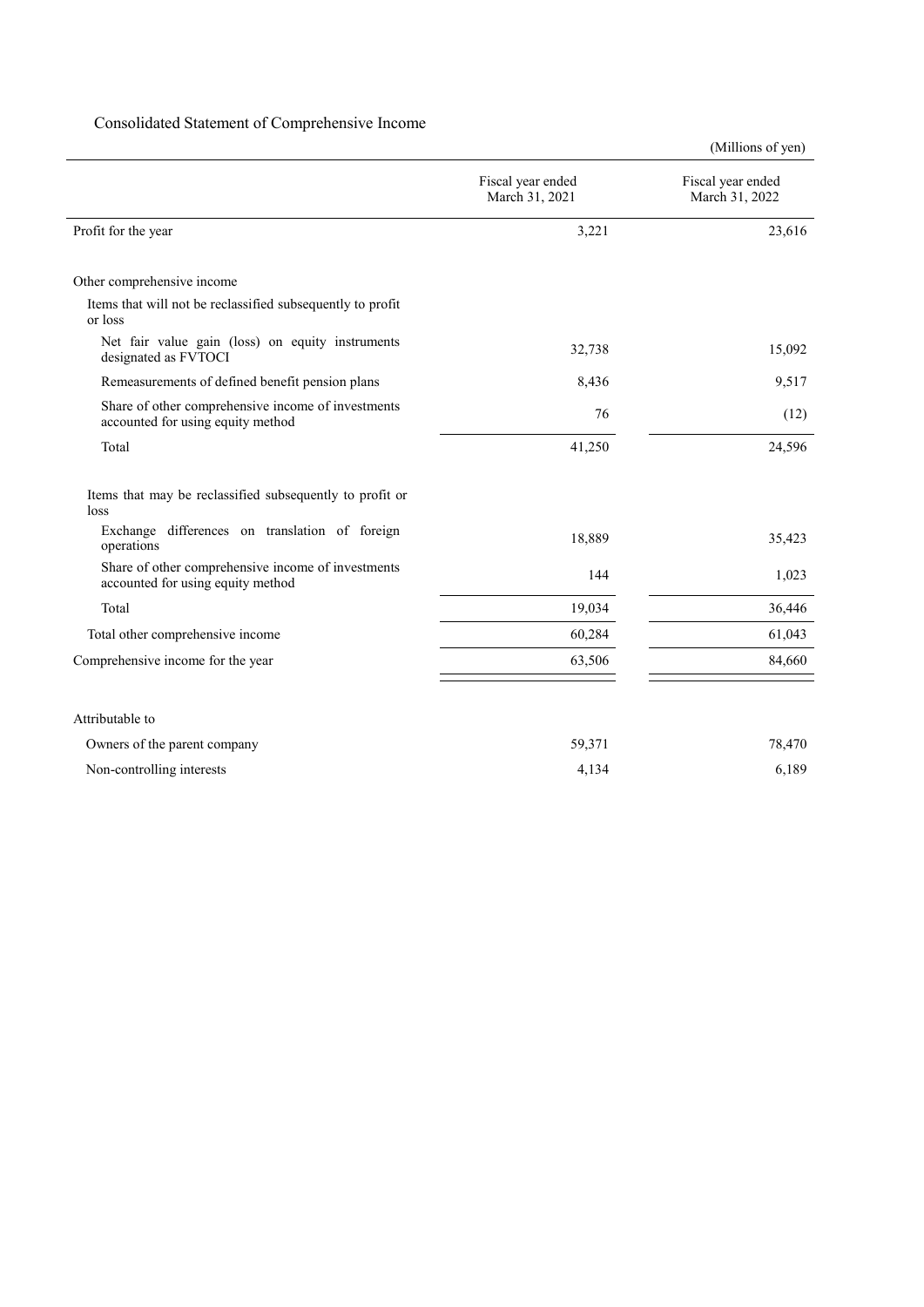# (3) Consolidated Statement of Changes in Equity

(Millions of yen)

|                                                                                                       | Equity attributable to owners of the parent company |                 |                  |                                                                                          |                                                       |                                                                    |
|-------------------------------------------------------------------------------------------------------|-----------------------------------------------------|-----------------|------------------|------------------------------------------------------------------------------------------|-------------------------------------------------------|--------------------------------------------------------------------|
|                                                                                                       |                                                     |                 |                  | Other components of equity<br>その他の資本の構成要素                                                |                                                       |                                                                    |
|                                                                                                       | Capital stock                                       | Capital surplus | Treasury stock   | Net fair value gain<br>(loss) on equity<br>instruments<br>designated as<br><b>FVTOCI</b> | Remeasurements<br>of defined benefit<br>pension plans | Exchange<br>differences on<br>translation of<br>foreign operations |
| As of April 1, 2020                                                                                   | 45,591                                              | 107,273         | (426)            |                                                                                          |                                                       | (23, 322)                                                          |
| (Decrease)<br>based<br>on<br>Increase<br>inflation accounting of Argentina<br>consolidated subsidiary |                                                     |                 |                  |                                                                                          |                                                       |                                                                    |
| As of April 1, 2020 (adjusted)                                                                        | 45,591                                              | 107,273         | (426)            |                                                                                          |                                                       | (23, 322)                                                          |
| Profit for the year                                                                                   |                                                     |                 |                  |                                                                                          |                                                       |                                                                    |
| Other comprehensive income                                                                            |                                                     |                 |                  | 32,732                                                                                   | 8,450                                                 | 17,388                                                             |
| Comprehensive income for the year                                                                     |                                                     |                 |                  | 32,732                                                                                   | 8,450                                                 | 17,388                                                             |
| Acquisition of treasury stock                                                                         |                                                     |                 | (2)              |                                                                                          |                                                       |                                                                    |
| Dividends                                                                                             |                                                     |                 |                  |                                                                                          |                                                       |                                                                    |
| Transfer to retained Earnings                                                                         |                                                     |                 |                  | (32, 732)                                                                                | (8,450)                                               |                                                                    |
| Change of scope of consolidation                                                                      |                                                     | 43              |                  |                                                                                          |                                                       |                                                                    |
| Changes in the ownership interest in<br>subsidiaries without a loss of control                        |                                                     | 80              |                  |                                                                                          |                                                       |                                                                    |
| Total transactions with the owners                                                                    |                                                     | 124             | (2)              | (32, 732)                                                                                | (8, 450)                                              |                                                                    |
| As of March 31, 2021                                                                                  | 45,591                                              | 107,397         | (428)            |                                                                                          |                                                       | (5,934)                                                            |
| (Decrease)<br>based<br>Increase<br>on<br>inflation accounting of Argentina<br>consolidated subsidiary |                                                     |                 |                  |                                                                                          |                                                       |                                                                    |
| As of April 1, 2021 (adjusted)                                                                        | 45,591                                              | 107,397         | (428)            |                                                                                          |                                                       | (5,934)                                                            |
| Profit of the year                                                                                    |                                                     |                 |                  |                                                                                          |                                                       |                                                                    |
| Other comprehensive income                                                                            |                                                     |                 |                  | 15,108                                                                                   | 9,491                                                 | 33,187                                                             |
| Comprehensive income for the year                                                                     |                                                     |                 |                  | 15,108                                                                                   | 9,491                                                 | 33,187                                                             |
| Acquisition of treasury stock                                                                         |                                                     |                 | (2)              |                                                                                          |                                                       |                                                                    |
| Disposal of treasury stock                                                                            |                                                     | (0)             | $\boldsymbol{0}$ |                                                                                          |                                                       |                                                                    |
| Dividends                                                                                             |                                                     |                 |                  |                                                                                          |                                                       |                                                                    |
| Transfer to retained Earnings                                                                         |                                                     |                 |                  | (15, 108)                                                                                | (9,491)                                               |                                                                    |
| Change of scope of consolidation                                                                      |                                                     | (27)            |                  |                                                                                          |                                                       |                                                                    |
| Changes in the ownership interest in<br>subsidiaries without a loss of control                        |                                                     | 269             |                  |                                                                                          |                                                       |                                                                    |
| Total transactions with the owners                                                                    |                                                     | 241             | (2)              | (15, 108)                                                                                | (9, 491)                                              |                                                                    |
| As of March 31, 2022                                                                                  | 45,591                                              | 107,638         | (430)            |                                                                                          |                                                       | 27,253                                                             |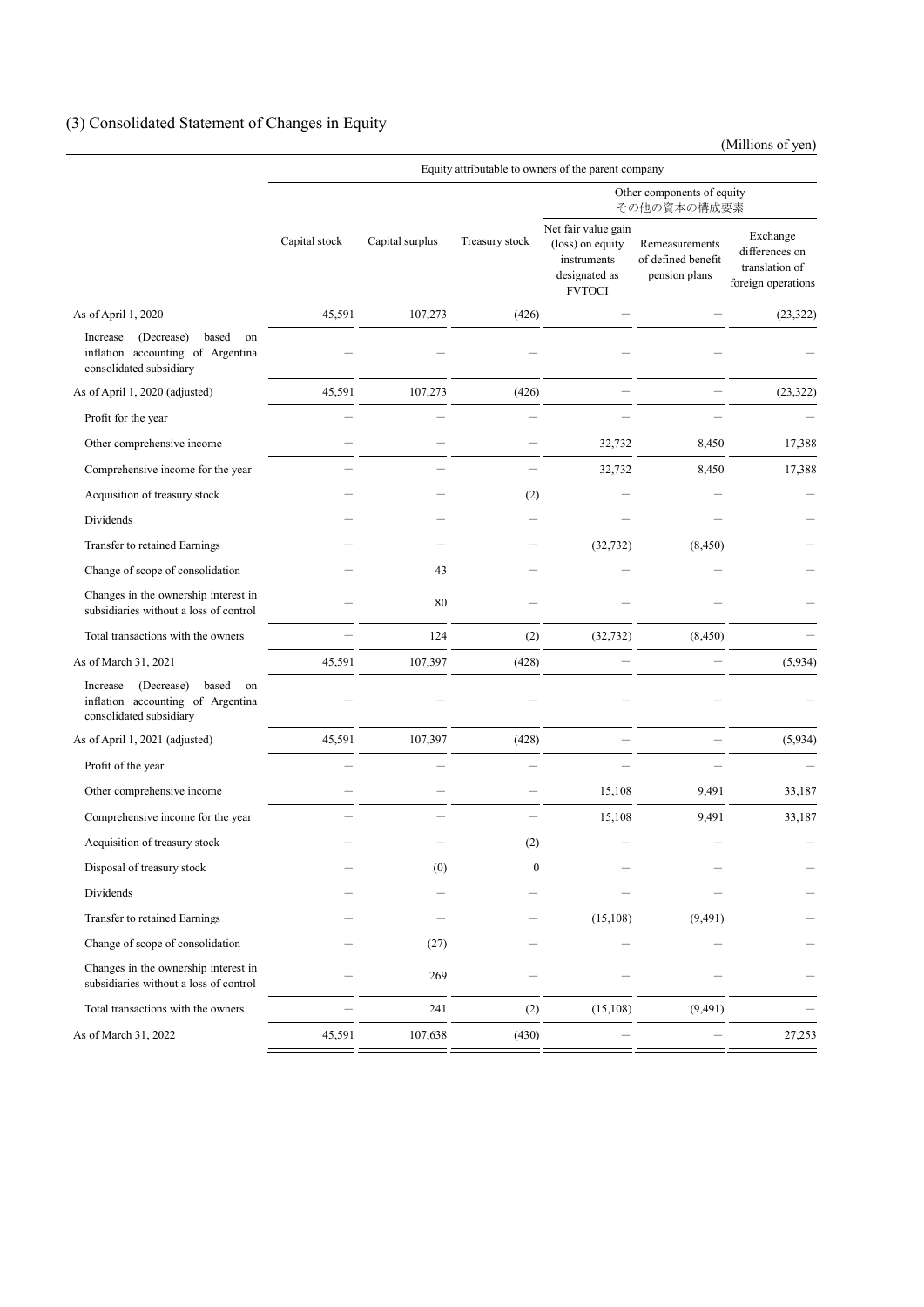|                                                                                                       |                               | Equity attributable to owners of the parent company |                  |                              |                  |  |
|-------------------------------------------------------------------------------------------------------|-------------------------------|-----------------------------------------------------|------------------|------------------------------|------------------|--|
|                                                                                                       | Other components<br>of equity | <b>Retained Earnings</b>                            | Total            | Non-controlling<br>interests | Total equity     |  |
|                                                                                                       | Total<br>合計                   |                                                     |                  |                              |                  |  |
| As of April 1, 2020                                                                                   | (23, 322)                     | 370,228                                             | 499,343          | 32,207                       | 531,551          |  |
| (Decrease)<br>based<br>Increase<br>on<br>inflation accounting of Argentina<br>consolidated subsidiary |                               | 177                                                 | 177              |                              | 177              |  |
| As of April 1, 2020 (adjusted)                                                                        | (23, 322)                     | 370,405                                             | 499,521          | 32,207                       | 531,728          |  |
| Profit for the year                                                                                   |                               | 800                                                 | 800              | 2,421                        | 3,221            |  |
| Other comprehensive income                                                                            | 58,570                        |                                                     | 58,570           | 1,713                        | 60,284           |  |
| Comprehensive income for the year                                                                     | 58,570                        | 800                                                 | 59,371           | 4,134                        | 63,506           |  |
| Acquisition of treasury stock                                                                         |                               |                                                     | (2)              |                              | (2)              |  |
| Dividends                                                                                             |                               | (8,232)                                             | (8,232)          | (2,039)                      | (10,271)         |  |
| Transfer to retained Earnings                                                                         | (41, 182)                     | 41,182                                              |                  |                              |                  |  |
| Change of scope of consolidation                                                                      |                               | 125                                                 | 169              | 12                           | 181              |  |
| Changes in the ownership interest in<br>subsidiaries without a loss of control                        |                               |                                                     | 80               | (135)                        | (54)             |  |
| Total transactions with the owners                                                                    | (41, 182)                     | 33,075                                              | (7,984)          | (2,162)                      | (10, 146)        |  |
| As of March 31, 2021                                                                                  | (5,934)                       | 404,281                                             | 550,908          | 34,179                       | 585,088          |  |
| Increase<br>(Decrease)<br>based<br>on<br>inflation accounting of Argentina<br>consolidated subsidiary |                               | (108)                                               | (108)            |                              | (108)            |  |
| As of April 1, 2021 (adjusted)                                                                        | (5,934)                       | 404,172                                             | 550,799          | 34,179                       | 584,979          |  |
| Profit of the year                                                                                    |                               | 20,682                                              | 20,682           | 2,933                        | 23,616           |  |
| Other comprehensive income                                                                            | 57,788                        |                                                     | 57,788           | 3,255                        | 61,043           |  |
| Comprehensive income for the year                                                                     | 57,788                        | 20,682                                              | 78,470           | 6,189                        | 84,660           |  |
| Acquisition of treasury stock                                                                         |                               |                                                     | (2)              |                              | (2)              |  |
| Disposal of treasury stock                                                                            |                               |                                                     | $\boldsymbol{0}$ |                              | $\boldsymbol{0}$ |  |
| Dividends                                                                                             |                               | (5,488)                                             | (5,488)          | (2,149)                      | (7,637)          |  |
| Transfer to retained Earnings                                                                         | (24,600)                      | 24,600                                              |                  |                              |                  |  |
| Change of scope of consolidation                                                                      |                               | (8)                                                 | (36)             | (1)                          | (37)             |  |
| Changes in the ownership interest in<br>subsidiaries without a loss of control                        |                               |                                                     | 269              | (1,815)                      | (1, 546)         |  |
| Total transactions with the owners                                                                    | (24,600)                      | 19,104                                              | (5,257)          | (3,966)                      | (9,224)          |  |
| As of March 31, 2022                                                                                  | 27,253                        | 443,960                                             | 624,012          | 36,402                       | 660,415          |  |
|                                                                                                       |                               |                                                     |                  |                              |                  |  |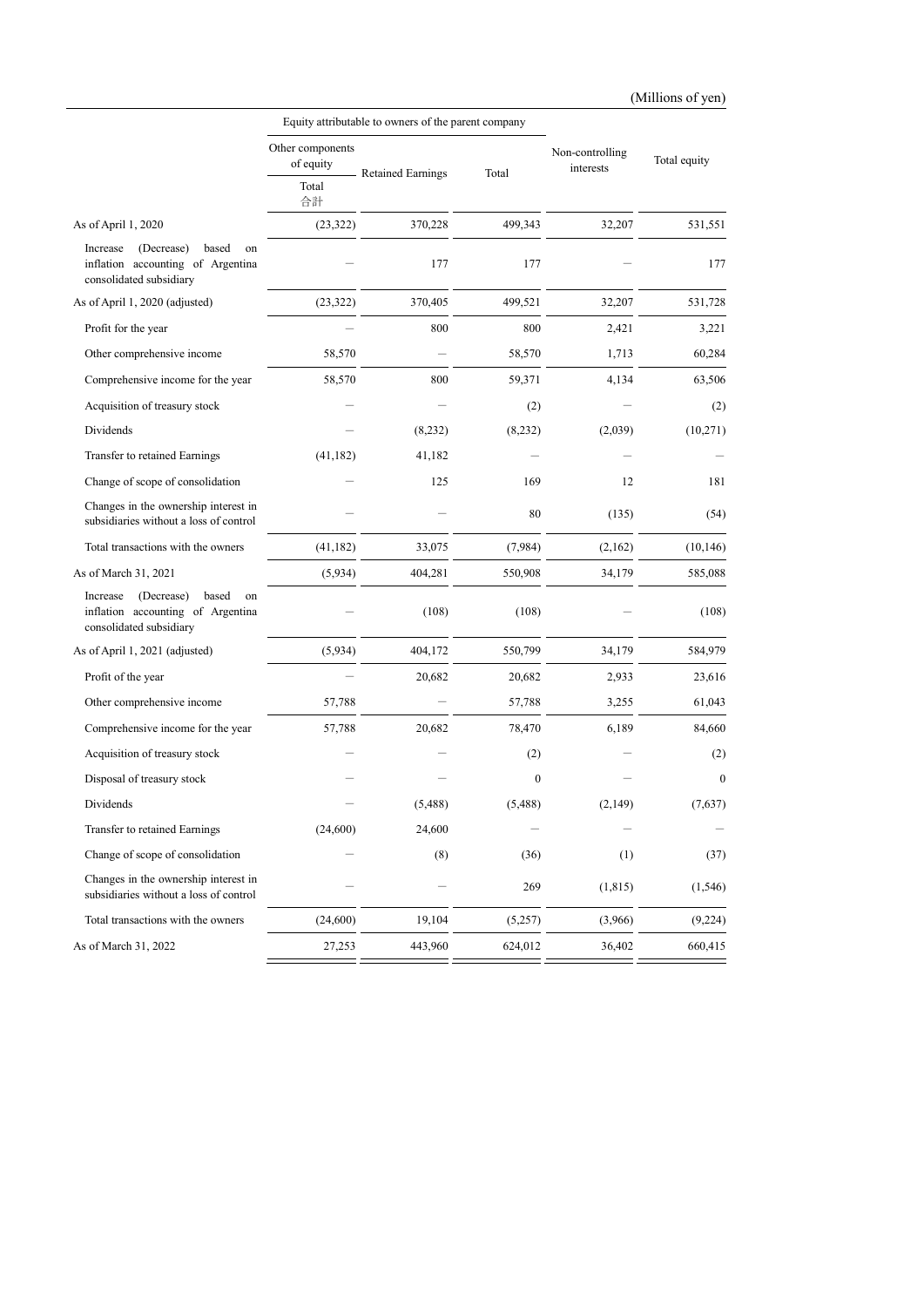### (4) Consolidated Statement of Cash Flows

(Millions of yen)

|                                                                                                      |                                     | (TATHING OF ACH)                    |
|------------------------------------------------------------------------------------------------------|-------------------------------------|-------------------------------------|
|                                                                                                      | Fiscal year ended<br>March 31, 2021 | Fiscal year ended<br>March 31, 2022 |
| Cash flows from operating activities                                                                 |                                     |                                     |
| Profit before income taxes                                                                           | 15,352                              | 43,934                              |
| Depreciation and amortization                                                                        | 63,056                              | 66,990                              |
| Impairment losses                                                                                    | 428                                 | 3,540                               |
| Finance income (costs)                                                                               | 529                                 | (740)                               |
| Share of the loss (profit) of associates and joint<br>ventures accounted for using the equity method | (263)                               | (486)                               |
| Net increase (decrease) in provisions                                                                | (1,165)                             | 619                                 |
| Increase (Decrease) in retirement benefit liabilities                                                | (183)                               | (5,192)                             |
| Decrease (Increase) in retirement benefit assets                                                     | (11, 557)                           | (10,622)                            |
| Decrease (Increase) in inventories                                                                   | 14,598                              | (32, 556)                           |
| Net decrease (increase) in trade and other<br>Receivables                                            | (10,741)                            | (13,071)                            |
| Net increase (decrease) in trade and other Payables                                                  | 13,230                              | 20,413                              |
| Other                                                                                                | 17,768                              | 11,089                              |
| Subtotal                                                                                             | 101,051                             | 83,918                              |
| Interest received                                                                                    | 1,024                               | 1,361                               |
| Dividends received                                                                                   | 1,790                               | 2,288                               |
| Interest paid                                                                                        | (3,328)                             | (2,907)                             |
| Income taxes paid                                                                                    | (8, 781)                            | (17,622)                            |
| Net cash provided by (used in) operating activities                                                  | 91,757                              | 67,039                              |
| Cash flows from investing activities                                                                 |                                     |                                     |
| Payment of Purchases of property, plant and<br>equipment                                             | (55,248)                            | (42, 684)                           |
| Proceeds from sales of property, plant and<br>equipment                                              | 1,887                               | 1,383                               |
| Payment of purchases of investment securities                                                        | (383)                               | (82)                                |
| Proceeds from sales of investment securities                                                         | 3,463                               | 24,161                              |
| Payment of acquisition of subsidiaries' stock<br>resulting in change in scope of consolidation       |                                     | 6                                   |
| Other                                                                                                | (2,235)                             | (8,050)                             |
| Net cash provided by (used in) investing activities                                                  | (52, 515)                           | (25,265)                            |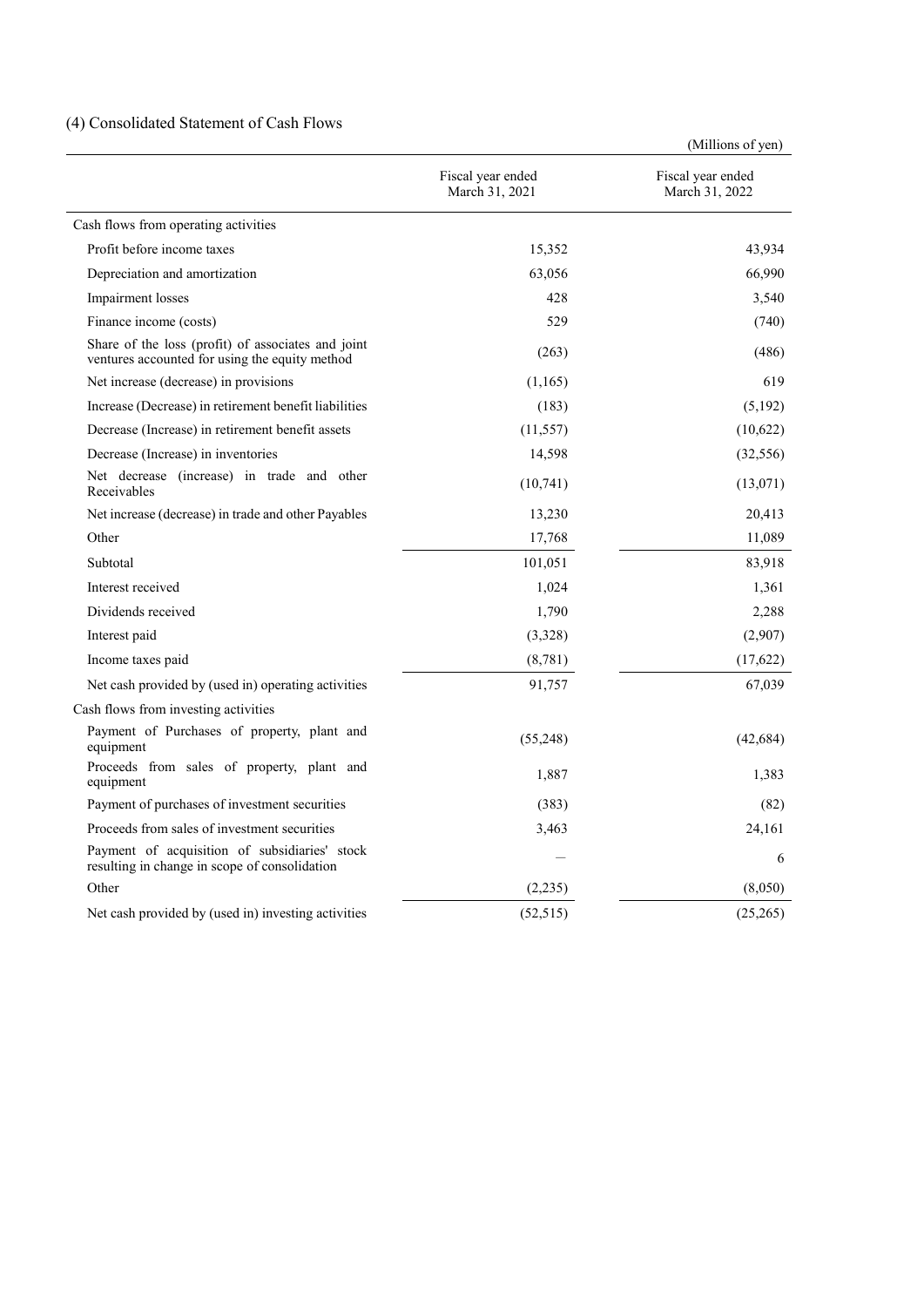|                                                                                                    |                                     | (Millions of yen)                   |
|----------------------------------------------------------------------------------------------------|-------------------------------------|-------------------------------------|
|                                                                                                    | Fiscal year ended<br>March 31, 2021 | Fiscal year ended<br>March 31, 2022 |
| Cash flows from financing activities                                                               |                                     |                                     |
| Net increase (decrease) in short-term Borrowings                                                   | (28,696)                            | (3,311)                             |
| Proceeds from long-term borrowings                                                                 | 11,443                              | 134,777                             |
| Repayment of long-term borrowings                                                                  | (28,915)                            | (143, 624)                          |
| Redemption of bonds                                                                                |                                     | (20,000)                            |
| Dividends paid                                                                                     | (8,232)                             | (5,488)                             |
| Dividends paid to non-controlling interests                                                        | (2,039)                             | (2,149)                             |
| Payment of acquisition of subsidiaries' stock not<br>resulting in change in scope of consolidation | (54)                                | (1,590)                             |
| Proceeds from sale and leaseback                                                                   | 955                                 |                                     |
| Other                                                                                              | (2, 418)                            | (2,143)                             |
| Net cash provided by (used in) financing activities                                                | (57, 957)                           | (43,531)                            |
| Foreign currency translation adjustments on cash and<br>cash equivalents                           | 2,530                               | 7,588                               |
| Net increase (decrease) in cash and cash equivalents                                               | (16, 186)                           | 5,830                               |
| Cash and cash equivalents at beginning of year                                                     | 134,852                             | 118,645                             |
| Net increase in cash and cash equivalents from newly<br>consolidated subsidiaries                  |                                     | 1                                   |
| Decreases in cash and cash equivalents from exclusion<br>of subsidiaries from consolidation        | (20)                                | (222)                               |
| Cash and cash equivalents at end of year                                                           | 118,645                             | 124,254                             |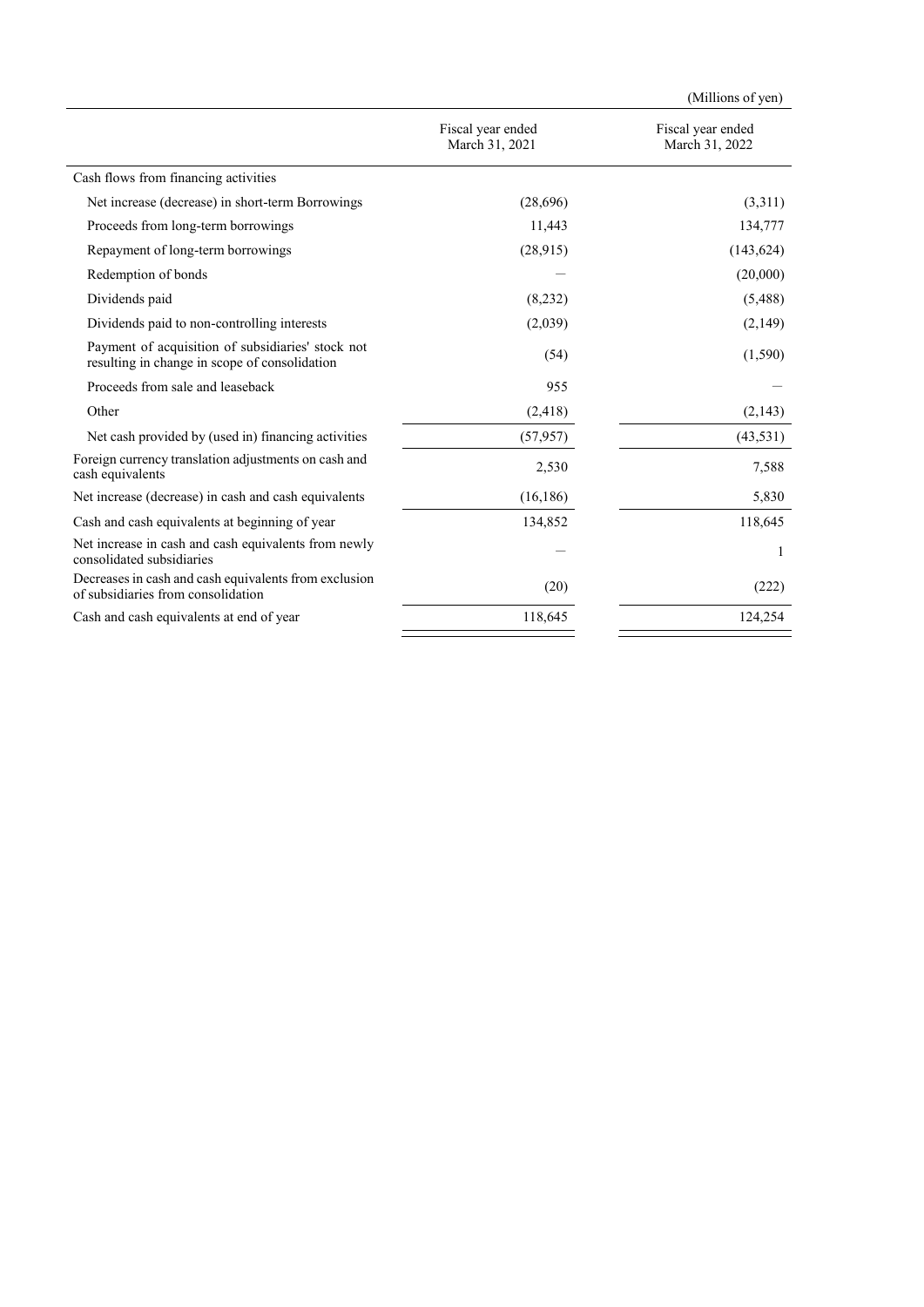### Segment information

# For the year ended March 31, 2021

(Millions of yen)

|                                                                                                  | Reportable segment |                                   |               |           |             |              |
|--------------------------------------------------------------------------------------------------|--------------------|-----------------------------------|---------------|-----------|-------------|--------------|
|                                                                                                  | Automotive         | Industrial and<br><b>Bearings</b> | Machine tools | Total     | Adjustments | Consolidated |
| Revenue                                                                                          |                    |                                   |               |           |             |              |
| Customers                                                                                        | 845,715            | 270,284                           | 130,286       | 1,246,286 |             | 1,246,286    |
| Intersegment                                                                                     | 922                | 16,061                            | 22,124        | 39,107    | (39,107)    |              |
| Total                                                                                            | 846,638            | 286,345                           | 152,410       | 1,285,394 | (39,107)    | 1,246,286    |
| Segment profit (loss):<br>Business profit                                                        | 12,970             | (478)                             | 2,177         | 14,669    | 1,243       | 15,912       |
| Other income                                                                                     |                    |                                   |               |           |             |              |
| Other costs                                                                                      |                    |                                   |               |           |             | (14, 807)    |
| Operating profit                                                                                 |                    |                                   |               |           |             | 12,920       |
| Finance income                                                                                   |                    |                                   |               |           |             | 5,997        |
| Finance costs                                                                                    |                    |                                   |               |           |             | (3,828)      |
| Share of the profit of associates<br>and joint ventures accounted for<br>using the equity method |                    |                                   |               |           | 263         |              |
| Profit before income taxes                                                                       |                    |                                   |               |           | 15,352      |              |
| Other items                                                                                      |                    |                                   |               |           |             |              |
| Depreciation and Amortization                                                                    | 35,838             | 17,867                            | 9,349         | 63,056    |             | 63,056       |
| Impairment losses                                                                                | 250                | 129                               | 48            | 428       |             | 428          |
| Capital expenditure                                                                              | 35,913             | 10,071                            | 8,372         | 54,357    |             | 54,357       |

(Notes) "Adjustments" of segment profit is the elimination of inter-segment transactions.